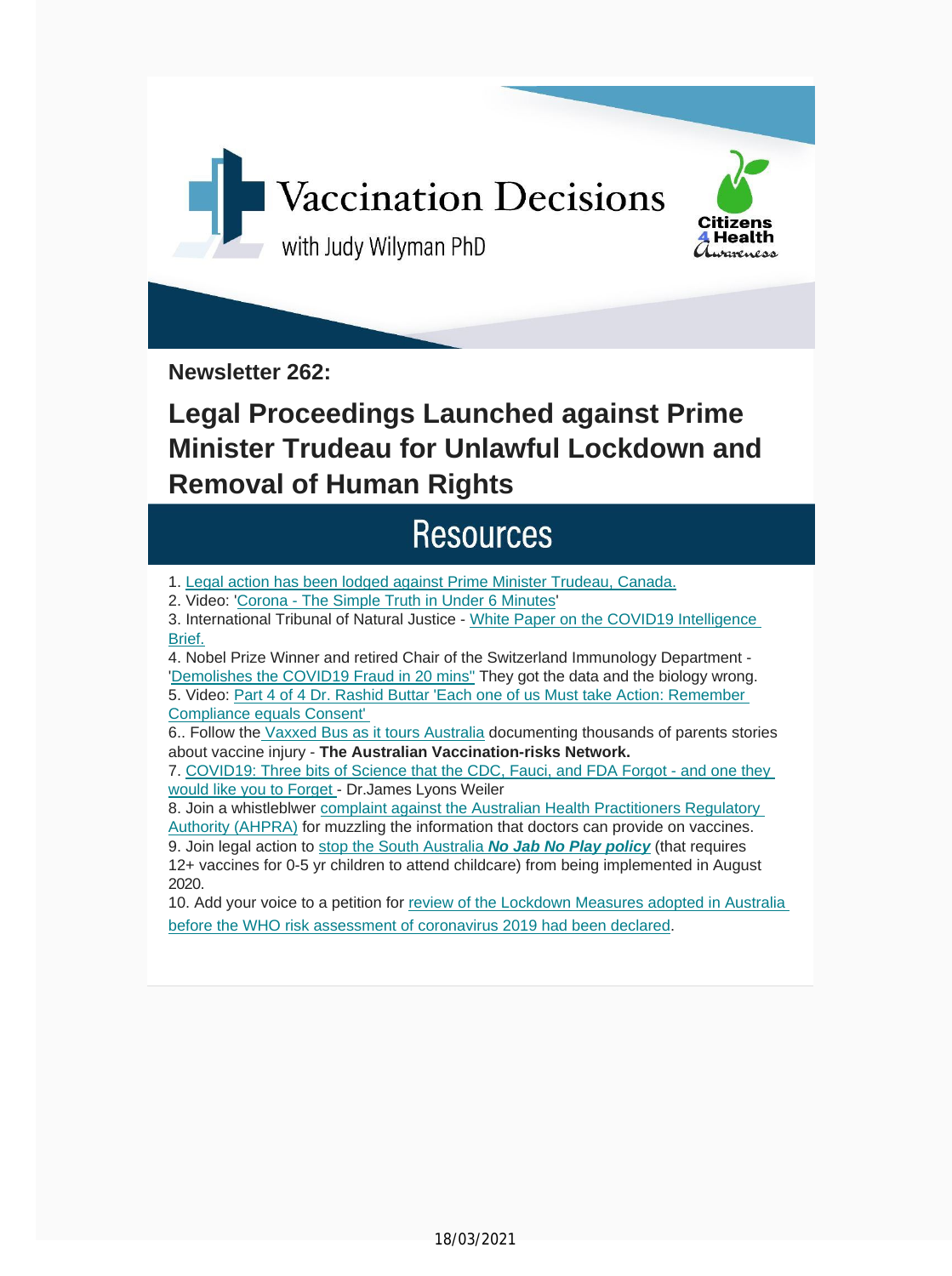16 July 2020

#### **The Australian Mainstream Media and COVID19 P[ropaganda:](https://vaccinationdecisions.us8.list-manage.com/track/click?u=f20605fde3732e41929f4a3f2&id=fbfe4d373a&e=6b3f8c9022)**

In Canada the concerned co[mmunity has begun](https://vaccinationdecisions.us8.list-manage.com/track/click?u=f20605fde3732e41929f4a3f2&id=e6fcf19cd3&e=6b3f8c9022) legal action against the lockdown measures that were introduced to control COVID19 when the risk from this new virus has turned out to be [similar or less than](https://vaccinationdecisions.us8.list-manage.com/track/click?u=f20605fde3732e41929f4a3f2&id=3e1c86286d&e=6b3f8c9022) a normal influenza virus.

Similar legal action has begun in the UK and other countries will follow suit. I explain in this Newsletter 262 why the Australian Prime Minister, Scott Morrison's claim that the lockdowns are a "good precautionary measure" are false and they will cause serious harm to the general population. I also describe why isolating healthy people is the exact oppositie to the scientific knowledge that we have of how to control a new mutated coronavirus.

On 13 April 2020 I was contacted by channel 9's *A Current Affair* program and asked if I would do an intervi[ew with reporter](https://vaccinationdecisions.us8.list-manage.com/track/click?u=f20605fde3732e41929f4a3f2&id=81007ca307&e=6b3f8c9022) **Lauren Golman**. This is because I published this 12 min video titled "*Media Propaganda on COVID19: the reasons why social distancing and locking down healthy populations are not good 'precautionary measures' in the current disease outbreak"* on *4 April* 2020. It was censored by YouTube on the same day.

This video exposed the flawed scientific assumptions that were used in the mathematical modelling by the GAVI/WHO/CDC to predict a "global pandemic" in 2020.

On the 13 April my comments were supported by the US Surgeon-General, **Jerome Adams** when he *dumped* the WHO/GAVI/CDC '**Predictive Contagion Model**' because in his own words "*it [was not based on real data](https://vaccinationdecisions.us8.list-manage.com/track/click?u=f20605fde3732e41929f4a3f2&id=bf153dfce4&e=6b3f8c9022)"* (at 13.50 mins on this link he says "*Models are projections when you don't have data"*).

More specifically, it was not based on real data from *individual countries* and this is why you cannot predict a 'global pandemic' using a mathematical formula with *generic assumptions* about pathogenicity. But Bill Gates would not know this because he has no health qualifications (or [any formal qualifications\)](https://vaccinationdecisions.us8.list-manage.com/track/click?u=f20605fde3732e41929f4a3f2&id=c39175d528&e=6b3f8c9022) and reputations/careers are destroyed *if [you speak truth to power](https://vaccinationdecisions.us8.list-manage.com/track/click?u=f20605fde3732e41929f4a3f2&id=0351d0270f&e=6b3f8c9022)*.

It is *biased media information* that is being used to convince the public that vaccines have been the main factor in reducing the risk of infectious diseases. This is completely false. I declined to do this interview with channel 9 because of the false information the **Australian media** has spread about my research (and me) since 2009. This was when I first started presenting my research for debate.

Below is the letter that I sent to channel 9's **Lauren Golman** on 15 April 2020 explaining why I was not interested in going on *A Current Affair* on 15 April 2020. Channel 9 ignored the concerns I presented in this letter and the program editor used segments of my video (above - published 4 April) without my permission, to misinterpret my research and comments to the public. This was the very reason why I had declined to do an interview.

In addition, channel 9 used the rogue doctor, John Cunningham, leader of the medicalindustry SAVN *lobby group* and an urologist, Kat[e Armand, to comme](https://vaccinationdecisions.us8.list-manage.com/track/click?u=f20605fde3732e41929f4a3f2&id=e7142972ef&e=6b3f8c9022)nt on my research even though the urologist was not presented with any of my research - she was presented with someone else's letters about vaccination - that had nothing to do with me.

This channel 9 program titled "Anti-Vaxxer's - Times Up?" (15 April 2020) framed my research to the public with false information and they did not mention that the *US had dumped the flawed contagion [model on 13 April 2020:](https://vaccinationdecisions.us8.list-manage.com/track/click?u=f20605fde3732e41929f4a3f2&id=0576b2f250&e=6b3f8c9022)* a significant development in this pLanned (faked) pandemic that is removing human rights.

**To read the complete letter that I sent to Lauren Golman on 15 April declining to be**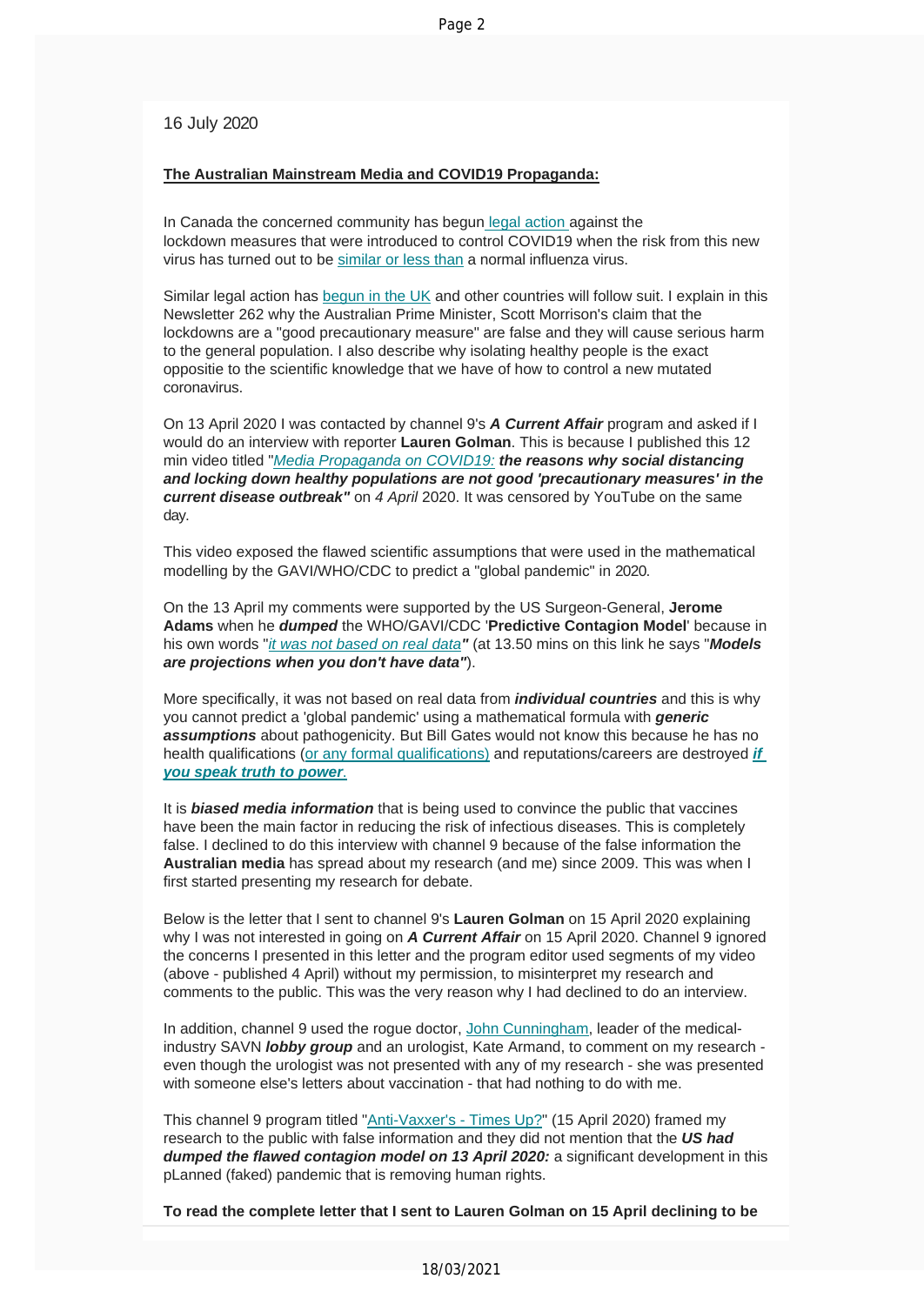#### **interviewed please** click here. **This letter was copied to a producer at Channel 10 at the same time. I will publish here an excerpt from my letter stating the points about COVID19 and vaccines that I wished to present:**

15 April 2020 To Lauren Golman, Channel 9 A Current Affair – Re request for an interview: Hi Lauren,

[Excerpt from my letter]

Hence I will provide you with information I would like to present (on COVID19 and vaccines) in this email:

1) I am requesting that if you do a story about my research that you do not present it as anti-vaccination or a conspiracy theory. Universities do not approve PhD's that do not use evidence to support the arguments therefore I am not presenting a conspiracy theory and you are defaming my research if you present it in this way.

[2\) My background to this research](https://vaccinationdecisions.us8.list-manage.com/track/click?u=f20605fde3732e41929f4a3f2&id=46bc5cb7ad&e=6b3f8c9022) can be found on my website www.vaccinationdecisions.net

3) This issue is about 'mandatory' vaccination not pro- or anti- vaccination. Hence we are talking about whether the government has the right to decide what is injected into people's bodies and not whether you support or do not support vaccination.

4) The government and media have suppressed the risks of vaccines, their ingredients and the fact that everybody's genetics means that they will react differently to a vaccine. Serious deaths and illness will occur in many people after mandating many vaccines (now the flu) vaccine in the population. Here is a reminder of what happened in 2010 after the flu vaccine was promoted to children - *Hu[ndreds of seizures, convulsions, and some deaths](https://vaccinationdecisions.us8.list-manage.com/track/click?u=f20605fde3732e41929f4a3f2&id=a5fd66acd6&e=6b3f8c9022)  [occurred after this 2009 pandemic swine-flu vaccine](https://vaccinationdecisions.us8.list-manage.com/track/click?u=f20605fde3732e41929f4a3f2&id=a5fd66acd6&e=6b3f8c9022) was given to children.*

5) A global pandemic cannot be predicted on a mathematical model because of the different environmental conditions in every country and the different quality of healthcare systems in different countries/regions. So the prediction of a global pandemic is flawed.

6) Scott Morrison triggered the pandemic response in Australia on 21 January 2020. The WHO did not declare a '*global pandemic*' risk from this virus until 11 March 2020. What evidence did our prime minister use to bring in social distancing in Australia? This has not been provided to the public.

7) Mutated coronaviruses occur every year because they are common in all populations (7-15%) of all respiratory viruses so it is important the **Scott Morrison** provides the evidence that he used to bring in a police state that was ordered by an outside organisation *(the Bill Gate's funded GAVI alliance that includes the federation of pharmaceutical companies)* [that did not assess the virus with respect to our own conditions and healthcare](https://vaccinationdecisions.us8.list-manage.com/track/click?u=f20605fde3732e41929f4a3f2&id=24ae8a8861&e=6b3f8c9022) i[n Australia.](https://vaccinationdecisions.us8.list-manage.com/track/click?u=f20605fde3732e41929f4a3f2&id=24ae8a8861&e=6b3f8c9022)

8) Disease criteria can be changed from year to year so knowing how these deaths are being diagnosed is critical to whether we have a serious 'new' disease or not. Until there is independent assessment of the diagnosis of deaths and transparent knowledge of any underlying health conditions that they have then we do not know that COVID-19 is any more deadly than any other mutated coronavirus that we are exposed to every year in the flu season.

9) **Peter McIntyre**, ex-director and deputy-director of the government NCIRS for 22 years (1997- December 2017) *has not provided the science* that has been used to support coercive vaccination in Australia. Why not? He has also not provided the science that shows that Australian children **[are healthier after receiving th](https://vaccinationdecisions.us8.list-manage.com/track/click?u=f20605fde3732e41929f4a3f2&id=638ecc42af&e=6b3f8c9022)e mandated 12-16 vaccines** and he can't because the government NCIRS DID NOT INVESTIGATE THIS LINK. The Australian government [has been negligent in its duty of care to the people and](https://vaccinationdecisions.us8.list-manage.com/track/click?u=f20605fde3732e41929f4a3f2&id=70aa256928&e=6b3f8c9022) it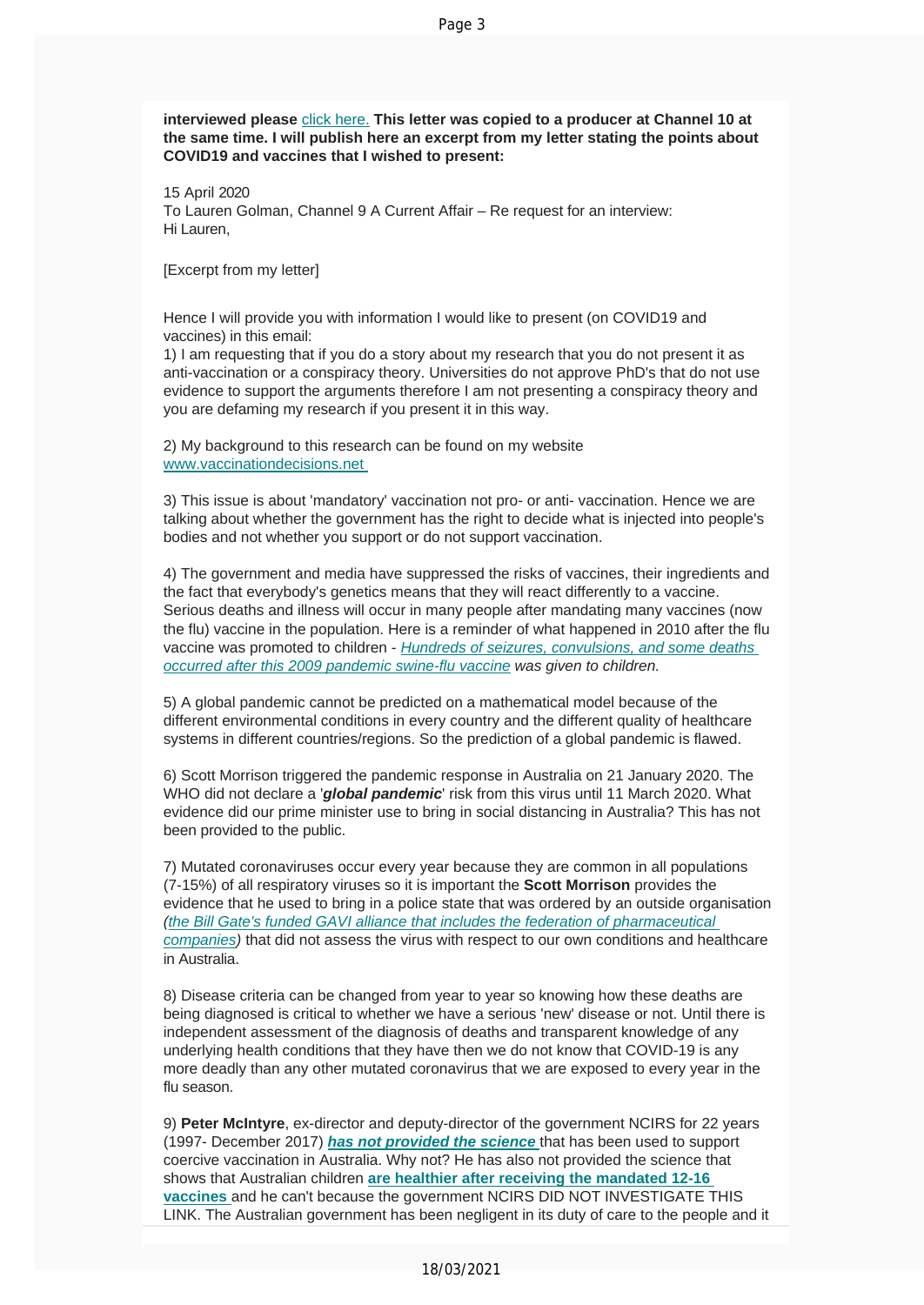is mandating multiple vaccines when children's health has declined significantly **since 1997** when the NCIRS was established to research the health effects of vaccines on the population.

10) Since I began promoting my research **Peter McIntyre** has been involved in inappropriately trying to have my PhD removed with a lobby-group petition, he has participated in a federal crime that was reported to the AFP by being involved in leaking my expert witness report to the media and he and his NCIRS colleagues have written a critique of my PhD thesis that attempts to discredit my thesis with false and misleading information. He has a conflict of interest in doing this because he is responsible for the science that has been used in vaccination policies for 22 years – and now to mandate them (with coercive measures in social services policy - not public health policy).

**Lauren** - I will be very happy to be interviewed by channel 9 when I am given a guarantee that all of my arguments will be presented without cutting and framing them to present them simply as anti-vaccination and a conspiracy theory. This is a complex and extremely important area of health and to date the mainstream media has allowed the medicalindustry to present information that is removing human rights in Australia and that promotes and secures a market for more and more vaccines to be mandated in the population. This is not in the public's best interest and the mainstream media is complicit in promoting the corporate message which is harming human health.

I will publicise this email with a video of the information that I *would have provided to you*. Please contact me again when you can guarantee that I will be able to present the information that shows how our right to health freedom in Australia has been removed. It is the lack of true investigative journalism in Australia and chief-editors who will present this information truthfully to the public, that are a major reason why we are in this situation today.

Kind regards, Judy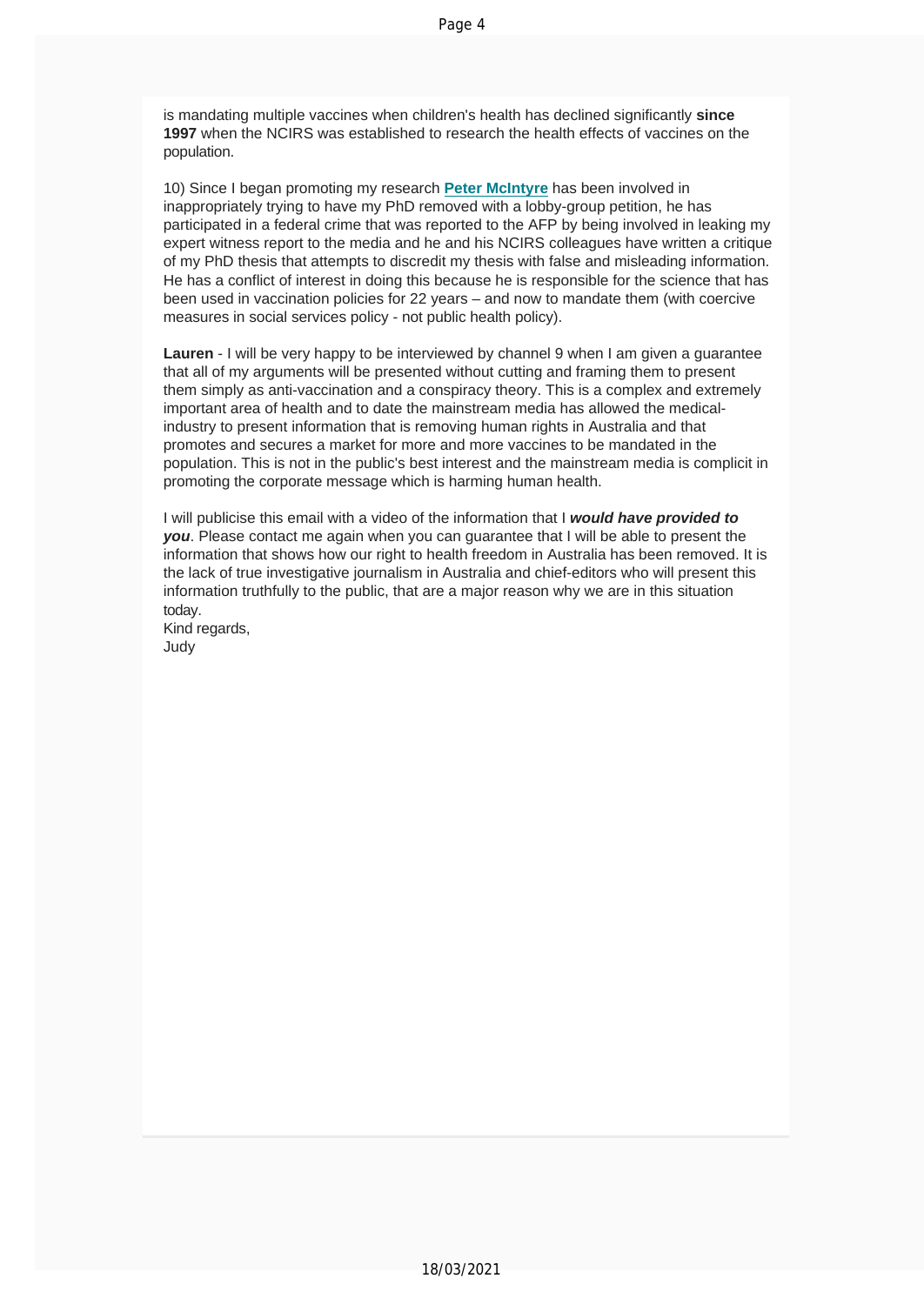# About Dr. Judy Wilyman PhD

I have been studying the vaccination topic both formally and informally since 1993 when I vaccinated my first child. Like most people questioning vaccines, I have not come from an anti-vaccination position and the debate is not about pro or antivaccination. It is about safety, efficacy and necessity for each vaccine on the schedule. Are they all safe? And are they all effective and necessary?

In 2015 I completed a PhD at the University of Wollongong answering these questions.



My thesis is titled 'A critical analysis of the Australian Government's rationale for its vaccination policy'. In Chapter 7, I present a discussion of the claims made by the government about the safety and efficacy of vaccines that are not supported by scientific evidence.

Bachelor of Science, University of NSW Diploma of Education (Science), University of Wollongong Master of Science (Population Health), Faculty of Health Sciences, School of Public Health, University of Wollongong. PhD in: A critical analysis of the Australian government's rationale for its vaccination policy' (the science, politics and ethics of Australia's vaccination policies), UOW School of Humanities and Social Inquiry. Website: Vaccination Decisions

## **Supporting Public Interest Research**

I would like to thank everyone who has supported my research and newsletters over the last 5-10 years. If you have [apprecia](https://vaccinationdecisions.us8.list-manage.com/track/click?u=f20605fde3732e41929f4a3f2&id=5fbca50e0c&e=6b3f8c9022)ted this unfunded independent research and debate of children's health I hope you will [consider](https://vaccinationdecisions.us8.list-manage.com/track/click?u=f20605fde3732e41929f4a3f2&id=2c3c49cd51&e=6b3f8c9022) a \$5 donation for the up-keep of my website and continuation of my voluntary newsletters.

Additionally, my book - Vaccination: Australia's Loss of Health Freedom - is now available. This book describes the history of the control of infectious diseases in Australia with an added chapter on the strategies that have been used to remove health freedom in Australia.

The Australian government NCIRS (the